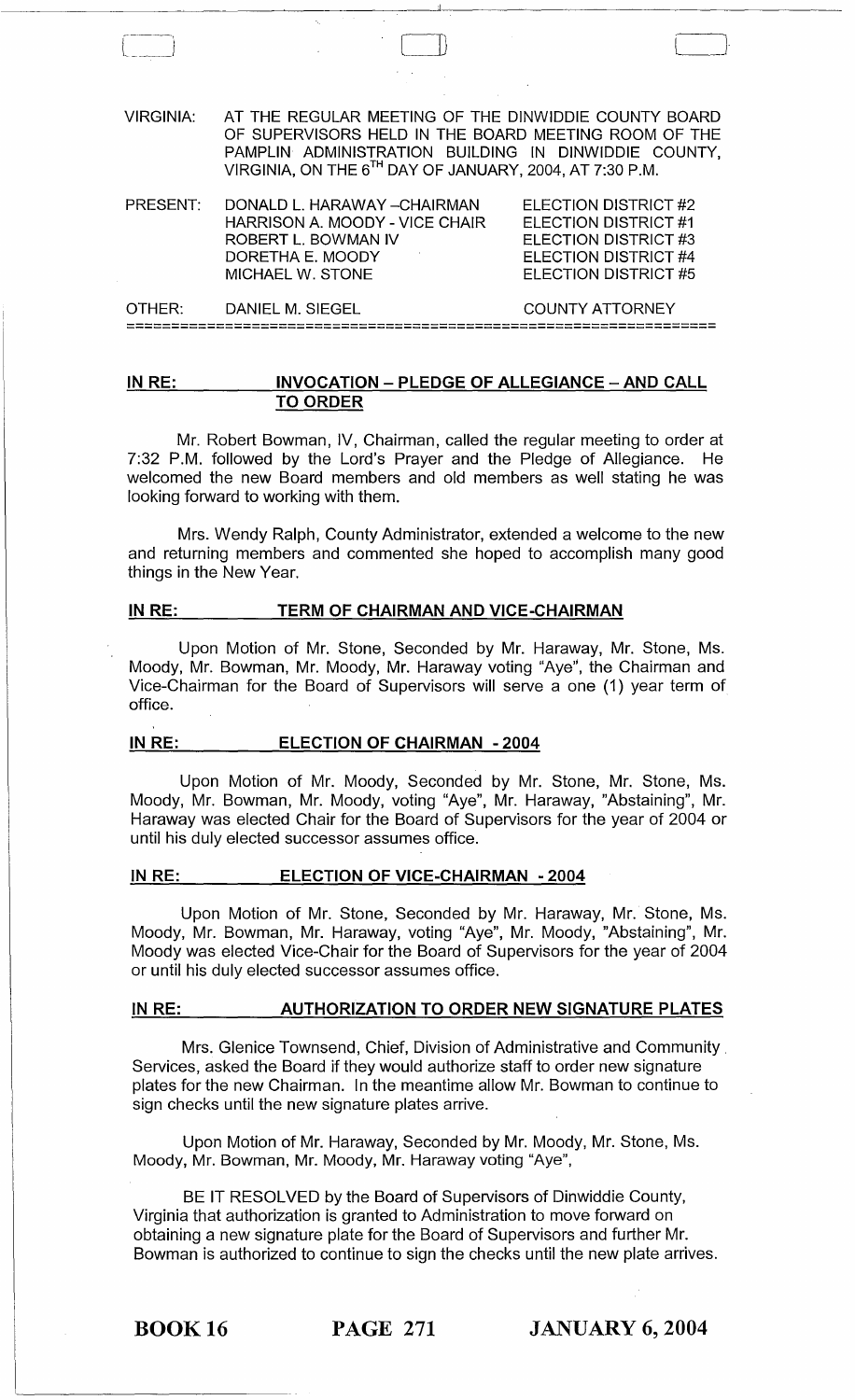# IN RE: APPOINTMENT - CLERK TO THE BOARD - COUNTY ADMINISTRATOR & DEPUTY CLERK TO THE BOARD ADMINISTRATIVE ASSISTANT

Mrs. Ralph stated the County Administrator serves as Clerk to the Board according to State Statute; but Mrs. Alma Russell, Administrative Assistant, attends the meetings and prepares the minutes for the Board meetings. Appointments for Clerk to the Board and Deputy Clerk should be made for 2004.

Upon Motion of Mr. Moody, Seconded by Mr. Haraway, Mr. Stone, Ms. Moody, Mr. Bowman, Mr. Moody, Mr. Haraway voting "Aye",

BE IT RESOLVED by the Board of Supervisors of Dinwiddie County, Virginia that the County Administrator is hereby appointed Clerk to the Board and the Administrative Assistant is appointed Deputy Clerk to the Board.

# IN RE: SCHEDULE OF MEETINGS AND DATES FOR 2004

Mrs. Ralph stated a proposed meeting schedule for 2004 on Tuesdays and Wednesdays had been included in the Board's packet for their review and consideration.

Ms. Moody made a motion to continue to hold the Board meetings on the 1<sup>st</sup> Tuesday at 7:30 P.M. and the 3<sup>rd</sup> Tuesday at 2:00 P.M. and to hold the Closed Session at 6:00 P.M. on the 1<sup>st</sup> Tuesday before the 7:30 P.M. meeting and at 12:30 P.M. before the 2:00 P.M. meeting for the 3<sup>rd</sup> Tuesday. Mr. Bowman seconded the motion.

Mr. Stone, Ms. Moody, Mr. Bowman, Mr. Moody, Mr. Haraway voting "Aye",

BE IT RESOLVED by the Board of Supervisors of Dinwiddie County, Virginia, that the following meeting schedule is established for the regular meetings of the Board of Supervisors for the calendar year of 2004 with the  $8<sup>th</sup>$ day following the regular scheduled meetings to be used as a makeup date if the regular meeting is to be continued because the Chair or Vice-Chair find that weather or other conditions are hazardous for the Board members to attend:

THE FIRST MEETING OF EACH MONTH, HELD ON THE FIRST TUESDAY, WILL BE AT 7:30 P.M. IF A CLOSED SESSION IS NEEDED IT WILL BE HELD AT 6:00 P.M.

THE SECOND MEETING OF EACH MONTH, HELD ON THE THIRD TUESDAY, WILL BE AT 2:00 P.M. IF A CLOSED SESSION IS NEEDED IT WILL BE HELD AT 12:30 P.M.

ALL REGULAR AND MAKEUP MEETINGS WILL BE HELD IN THE PAMPLIN ADMINISTRATION BUILDING, BOARD MEETING ROOM, 14016 BOYDTON PLANK ROAD, DINWIDDIE, VIRGINIA 23841.

|                 | FIRST     | <b>TUESDAY</b> | HIRL.       | <b>TUESDAY</b> |
|-----------------|-----------|----------------|-------------|----------------|
|                 | 7:30 P.M. |                | $2:00$ P.M. |                |
| <b>JANUARY</b>  |           | 6TH            |             | 20TH           |
| <b>FEBRUARY</b> |           | 3RD            |             | 17TH           |
| <b>MARCH</b>    |           | 2ND            |             | <b>16TH</b>    |
|                 |           |                |             |                |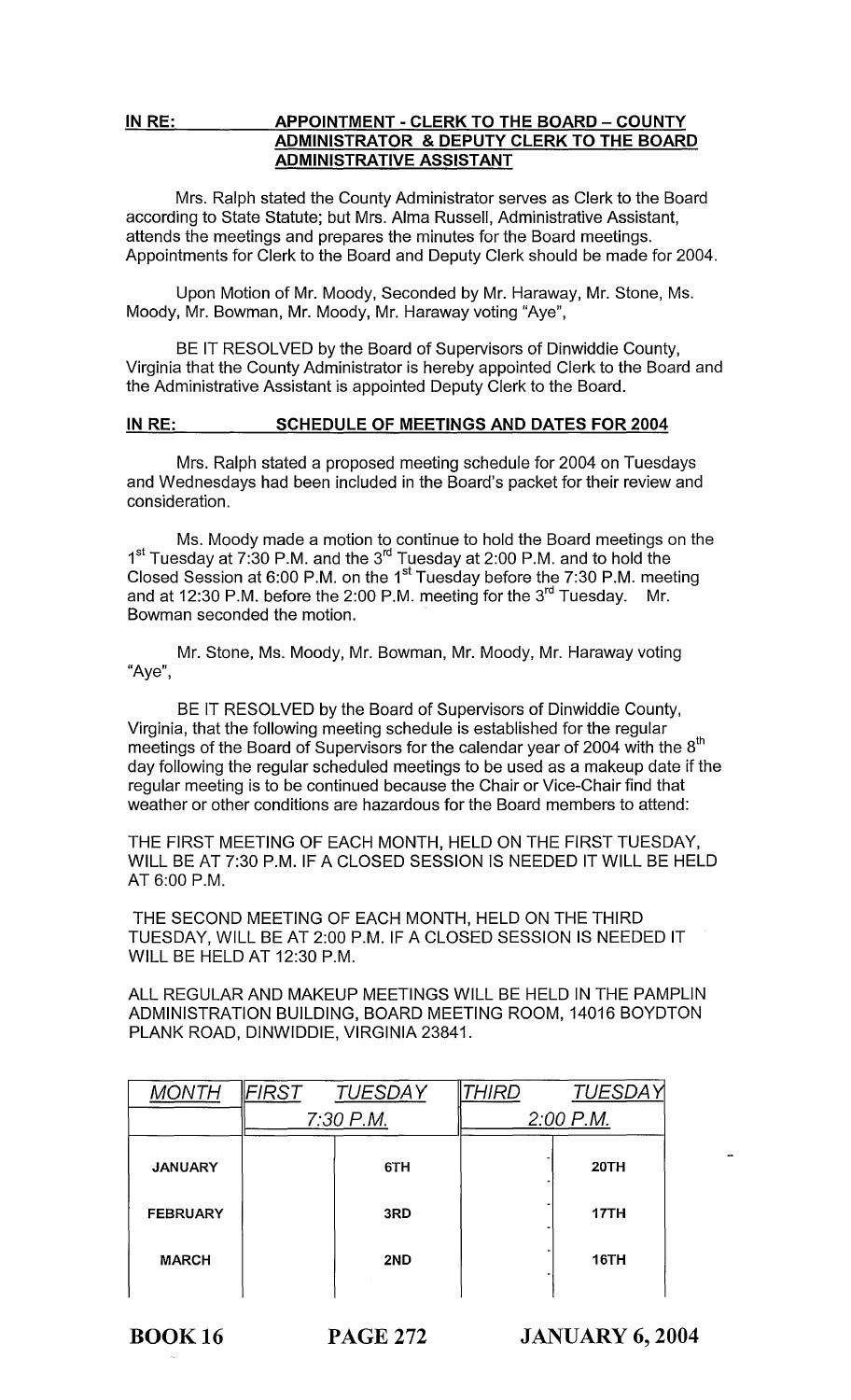| <b>APRIL</b>     | 6TH                | 20TH        |
|------------------|--------------------|-------------|
| <b>MAY</b>       | 4TH<br>ana)<br>San | <b>18TH</b> |
| <b>JUNE</b>      | 1ST                | 15TH        |
| <b>JULY</b>      | 6TH                | 20TH        |
| <b>AUGUST</b>    | 3RD                | 17TH        |
| <b>SEPTEMBER</b> | 7TH                | <b>21ST</b> |
| <b>OCTOBER</b>   | 5TH                | 19TH        |
| <b>NOVEMBER</b>  | 2ND                | 16TH        |
| <b>DECEMBER</b>  | 7TH                | <b>21ST</b> |

o

CONTINUED BECAUSE THE CHAIRMAN OR VICE CHAIRMAN FINDS THAT WEATHER OR OTHER CONDITIONS ARE HAZARDOUS FOR THE BOARD MEMBERS TO ATTEND

# IN RE: STANDARDS/PROCEDURES FOR MEETINGS

The County Administrator commented as requested, the Code of Ethics, Roberts Rules of Order, and sample By-Laws adopted by New Kent were included in their packets. Mrs. Ralph suggested that the Board hold a workshop before they made a decision to adopt standards for conducting the meetings. It was the consensus of the Board to hold a work session to discuss these issues before taking any action.

# MR. HARAWAY ASSUMED THE CHAIR.

## IN RE: ACCEPTANCE BY CHAIR

Mr. Haraway commented this past year was a very difficult year and he thanked Mr. Bowman for his leadership. He also thanked the Board for placing their confidence in him.

## IN RE: **AMENDMENTS TO THE AGENDA**

Mr. Bowman requested that Consultation with Legal Counsel for status of legal cases for the Commissioner of the Revenue and Personnel be added to the agenda for Closed Session. The County Administrator requested that # 9 Communications System - Review of Coverage Options be removed from the agenda.

Upon motion of Mr. Bowman, Seconded by Mr. Stone, Mr. Stone, Ms. Moody, Mr. Bowman, Mr. Moody, Mr. Haraway voting "Aye," the above amendment(s) were approved.

BOOK 16 PAGE 272 JANUARY 6, 2004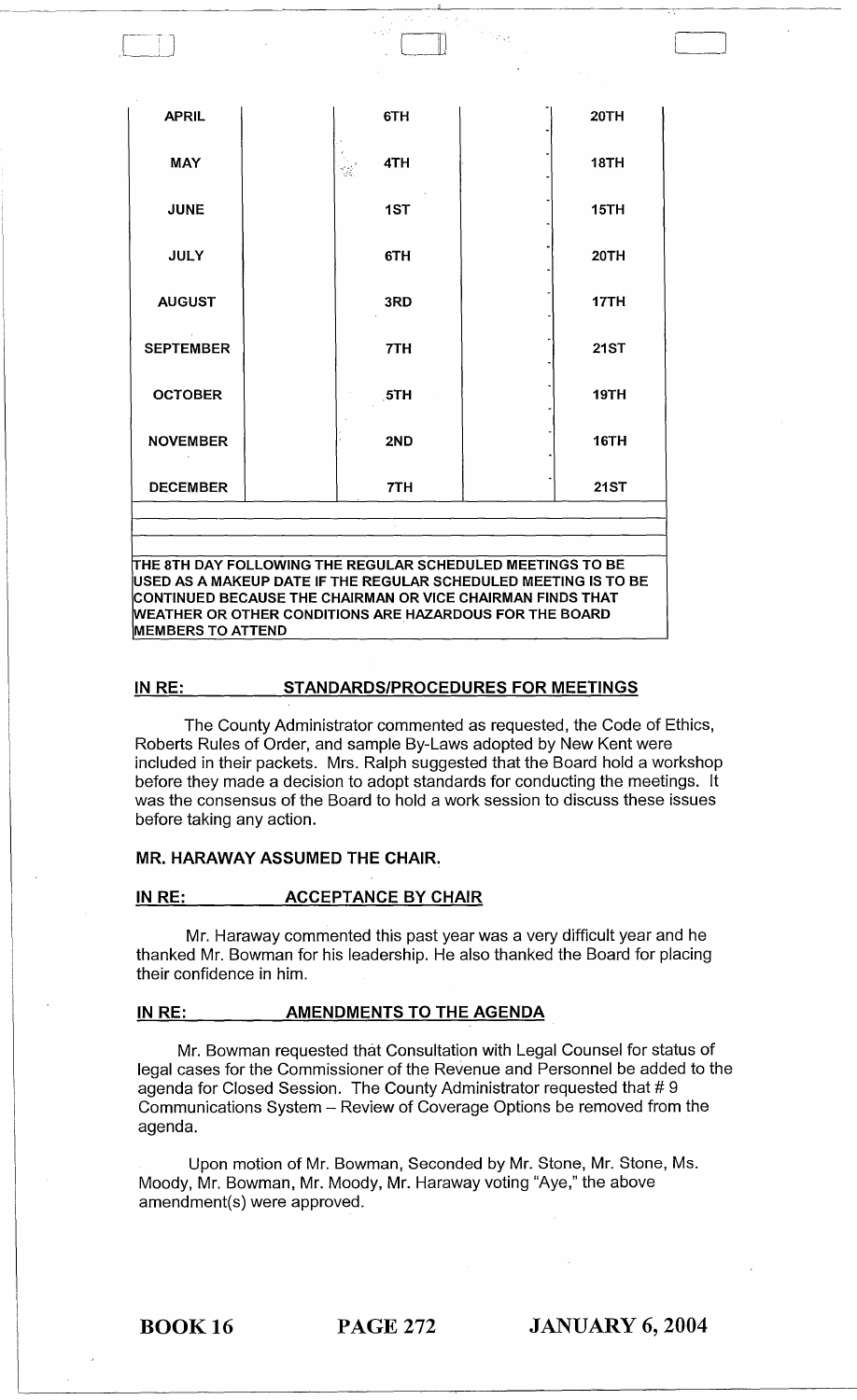## IN RE: MINUTES

Upon motion of Mr. Bowman, Seconded by Mr. Moody, Ms. Moody, Mr. Bowman, Mr. Moody, Mr. Haraway voting "Aye", Mr. Stone voting "Nay,"

BE IT RESOLVED by the Board of Supervisors of Dinwiddie County, Virginia that the minutes of the September 2, 2003 Regular Meeting and the December 2, 2003 Regular Meeting are approved in their entirety.

## IN RE: CLAIMS

Upon motion of Mr. Bowman, Seconded by Mr. Moody, Ms. Moody, Mr. Bowman, Mr. Moody, Mr. Haraway voting "Aye", Mr. Stone voting "Nay,"

BE IT RESOLVED by the Board of Supervisors of Dinwiddie County, Virginia that the following claims are approved and funds appropriated for same using checks numbered 1037880 through 1038037 (void check(s) numbered 1037889, and 103800)

## Accounts Payable:

| (101) General Fund            | \$       | 417,480.02 |
|-------------------------------|----------|------------|
| (103) Jail Commission         | \$       | 389.84     |
| (209) Litter Control          | \$       | 230.00     |
| (222) E911 Fund               | \$       | 2,019.23   |
| (223) Self Insurance Fund     | \$       |            |
| (225) Courthouse Maintenance  | \$       |            |
| (226) Law Library             | \$       | 71.80      |
| (228) Fire Programs           |          |            |
| (229) Forfeited Asset Sharing | \$<br>\$ |            |
| (304) CDBG Grant Fund         | \$       | 1,300.74   |
| (305) Capital Projects Fund   | \$       | 138,800.00 |
| (401) County Debt Service     |          | 22,935.66  |
| TOTAL                         | S        | 588,412.33 |
| <b>PAYROLL 12/20/02</b>       |          |            |

| <b>TOTAL</b>                       | \$431,394.59             |
|------------------------------------|--------------------------|
| (222) E911 Fund<br>(304) CDBG Fund | \$3,539.66<br>\$7,723.32 |
| (101) General Fund                 | \$420,131.61             |

#### IN RE: CITIZEN COMMENTS

Mr. Haraway asked if there were any citizens signed up to speak or present who wished to address the Board during this portion of the meeting.

1. Jenny L. Gibbs - 16016 Glebe Road, DeWitt, Virginia, 23840 expressed her concern over the litter problem on Route 1 and Glebe Road.

2. Michael W. Bratschi - 23500 Cutbank Road, - McKenney, Virginia commented the County receives funding for litter but the County Administrator diverts those funds to other places. He stated the inmates could be utilized to pick up litter from the roads. He also requested that the Board look into the use of County vehicles for personal use. Mr. Haraway requested that Staff look into that issue. The County Administrator will supply the list of personnel who drive county vehicles under the Board's direction.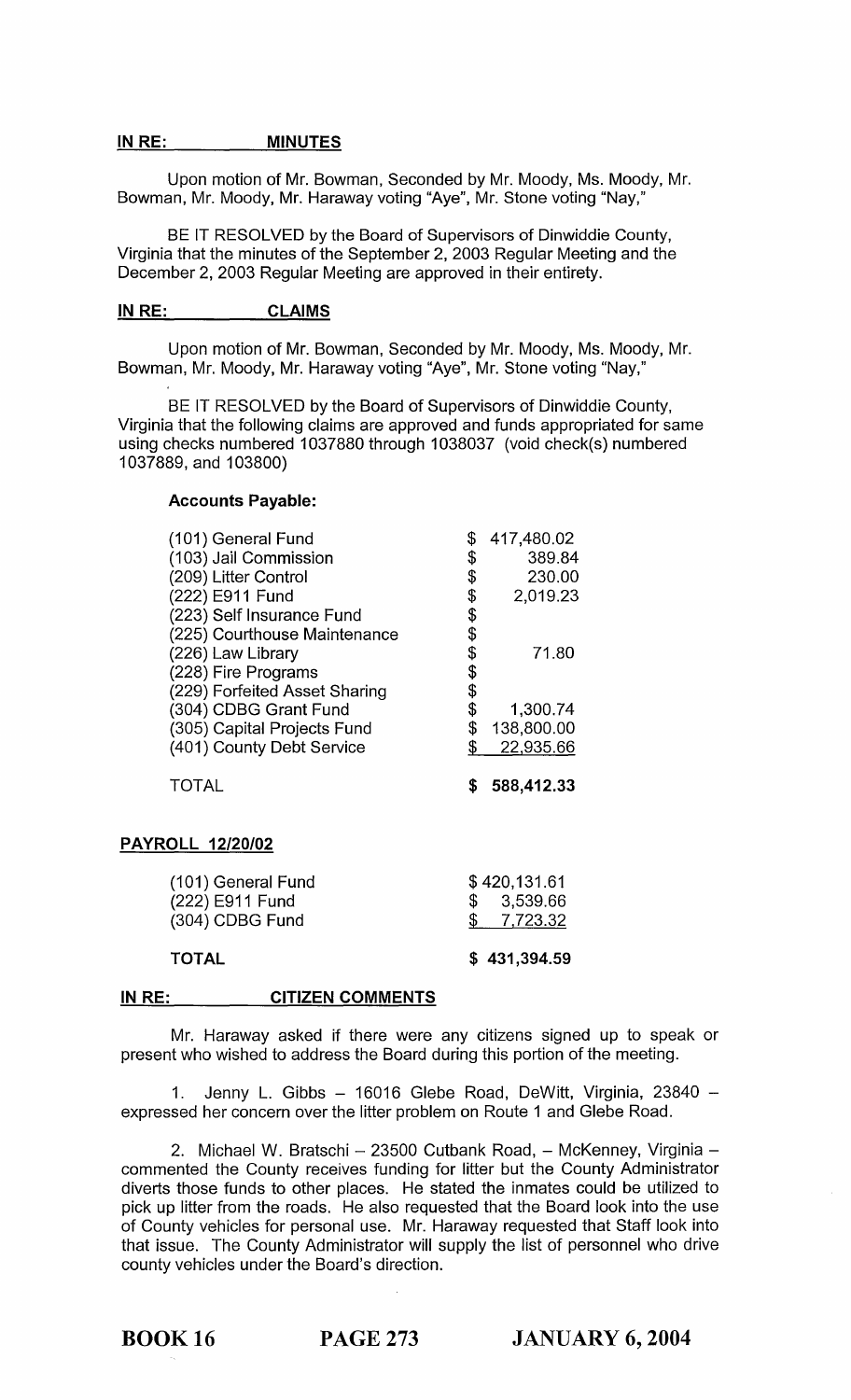3. Anne Scarborough - Boydton Plank Road, - Dinwiddie, Virginia Welcomed the newly elected Board members. Continuing, she said she was extremely upset that the Board voted to continue meeting in the afternoon. She also com'mented on the following issues:

- a. The pile of trash in the hallway.
- b. The replacement of the ambulance, which was wrecked.
- c. The consent agenda.
- d. The way the Board holds their closed sessions and why the citizens couldn't get details about them.

~.J

- e. The use of taxpayer's money to pay for Board meals.
- f. She requested that the Board and County Administrator use their microphones so everyone could hear them.
- g. Mrs. Scarborough also requested that the Board stop using consultants.

3. Kim Kristof - Smith Grove Road, Petersburg, Virginia - remarked she was very upset when she read the article in the paper regarding the dog that was shot by the Animal Control Officer. She contacted the County Administrator who told her she did not have enough information to discuss the issue. Ms. Kristof said she was very surprised when the Animal Control Officer involved in the incident contacted her. She commented it made her feel very uncomfortable to have to speak to her and she felt it was unprofessional for the County Administrator to give her name to the person involved in the incident.

5. Betty Bowen - 5120 Sterling Road, Petersburg, Virginia - she asked the Board if they were going to address "Jamestown 2007"? She stated she would like to see the. Board adopt "Roberts Rules of Order" to conduct the meetings. Mr. Stone asked Ms. Bowen if the Historical Society had decided to do anything about Jamestown 2007. She replied she had not heard anything about it yet.

6. Martin Long  $-$  Midway Road, Church Road, Virginia  $-$  asked if the specific reason for going into closed session for personnel needed to be specified. The County Attorney stated generally speaking the Board doesn't need to identify the specific reason for personnel.

7. Marjorie J. Flowers – welcomed the newly elected Board members here tonight. She stated the same situation that occurred with lady and the dog happened to her too, and it was a very awkward position to be in.

# IN RE: PUBLIC HEARING - A-03-8 - AMENDMENT TO BIOSOLIDS ORDINANCE CHAPTER 23, SECTION 6 (A)

This being the time and place as advertised in the Monitor on December 16, 2004 and December 23, 2004, for the Board of Supervisors of Dinwiddie County, Virginia to conduct a Public Hearing to solicit public comment on the following matter:

A-03-8. The applicant, Dinwiddie County Planning Department, is seeking to amend Chapter 23, section 6(a), of the Dinwiddie County Code, entitled Notice and Requirements for Land Application of Biosolids, by deleting the word only from the existing text and adding verbiage such that the section will read as follows: (a) Land application of biosolids is authorized in Agricultural zoning districts, in a zoning district where agricultural uses are permitted by right and/or in a zoning district when authorized as a lawful nonconforming use.

Mr. Guy Scheid, Director of Planning, stated at the December 2,2003 meeting the Board adopted the VACo model Biosolids Ordinance, which has already been approved by the State Attorney General's Office. However, he had two basic areas of concern in adopting the VACo model ordinance as it appeared before the Board. The first concern was found in section 23-6.a in which the biosolids use would be limited to the Agriculture zoning district, only.

BOOK 16 PAGE 273 JANUARY 6, 2004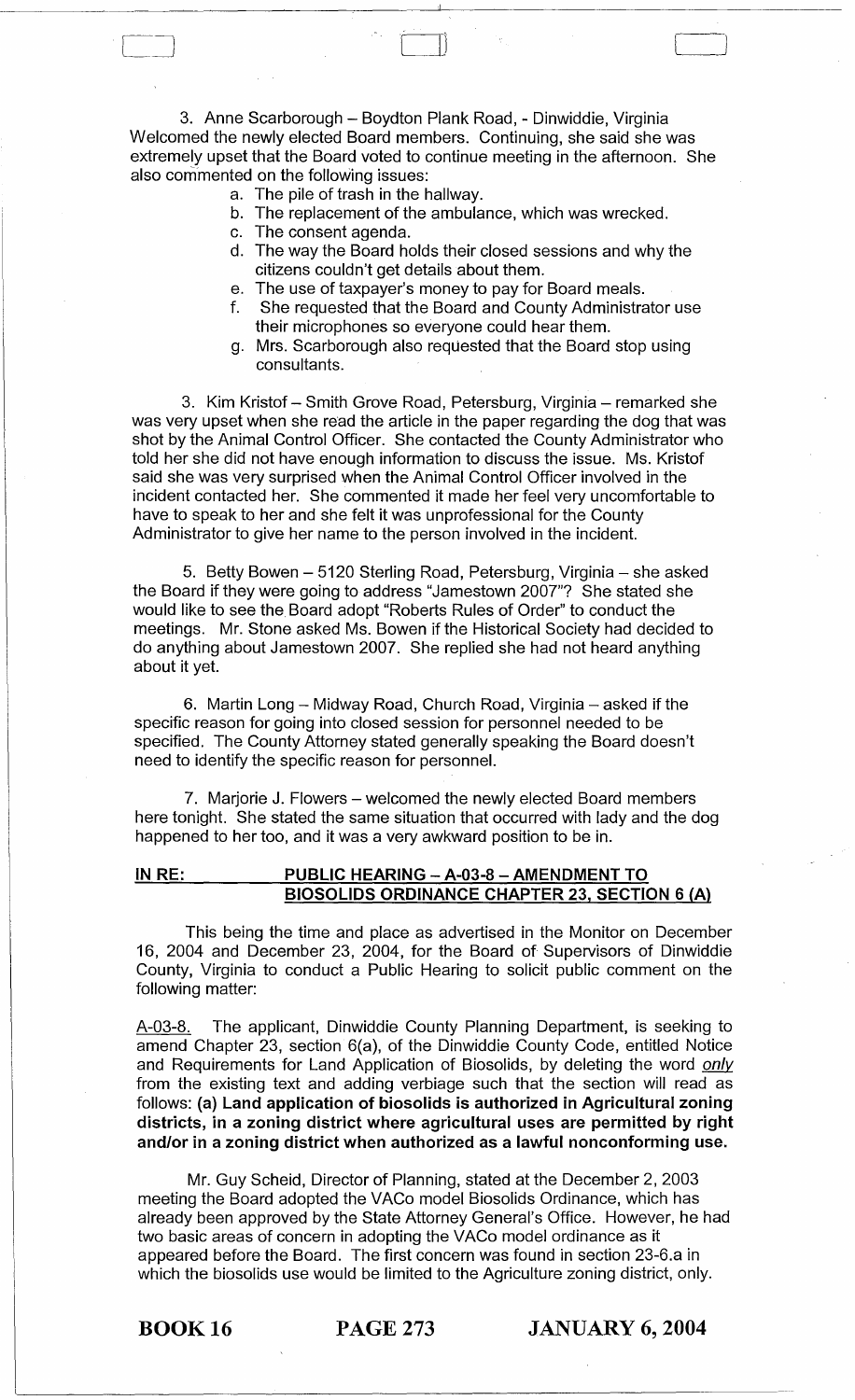There are farmers that have farmland in Residential zoning districts and the ordinance adopted would not permit them to use biosolids on their property. The Ordinance was adopted as presented; but the Board agreed with this logic and requested the amendment listed above be advertised for a public hearing for tonight.

Mr. Haraway opened the public hearing. The following citizens came forward to express their concerns or support of the amendment:

1. Geri Barefoot - Frontage Road, Petersburg, VA - opposed the amendment.

2. Mrs. Kay Winn - 244 Winnaway Lane, Rich Square, NC 27869 stated she had no significant opposition to the amendment. However, signs should be posted when biosolids are applied and there are no requirements for them in this ordinance. She also suggested that a conditional use permit could be required for above ground storage sites and require some type of permitting for other nonconforming usages.

3. Mr. David Dudley – opposed the amendment, stating even third world countries have stopped using biosolids due to problems associated with its usage.

Mr. Haraway closed the public hearing.

Mr. Moody stated at the December 2, 2003, the Board agreed to approve this amendment. The Health Department does a good job monitoring the usage of biosolids and farmers who have been applying them for long periods of time should be allowed to continue using them in RR 1 zoning.

Mr. Scheid stated we don't address in the Ordinance the situation where you have a farm currently operating in an RR, RR-1 or R-1 district. Currently under State law a farmer is protected under the right to farm law such that he may continue using his land for farming purposes in those districts. But the County Biosolids Ordinance as adopted in December 2003 would not allow farmers to use biosolids on their farmland if they are in those zoning districts. This may cause a problem to these farmers since they cannot use the biosolids as a fertilizer when other farmers located within an Agricultural district can use the biosolids.

Mr. Bowman agreed with Mr. Moody and Mr. Scheid saying he felt it would be unfair to those farmers if they were now prohibited from using the biosolids as a fertilizer.

Mr. Stone asked if there was a map of the County to show the locations of the districts where the majority of the biosolids are applied. Mr. Scheid replied Election Districts 1 and 2 and the northern part of 3.

Mr. Haraway asked if the Board wanted to go ahead and vote on the amendment tonight?

Upon motion of Mr. Moody, Seconded by Mr. Bowman, Mr. Bowman, Mr. Moody, voting "Aye", Mr. Stone, Ms. Moody, Mr. Haraway voting "Nay," Amendment A-03-8 was not adopted.

# **INRE: DEMOCRATIC PRIMARY FUNDING REQUEST· REGISTRAR**

Mrs. Linda Brandon, Registrar, stated she did not include funding in her budget for 2003/2004 for the Democratic Presidential Primary. She requested the additional funding for expenses related to the Primary as listed below: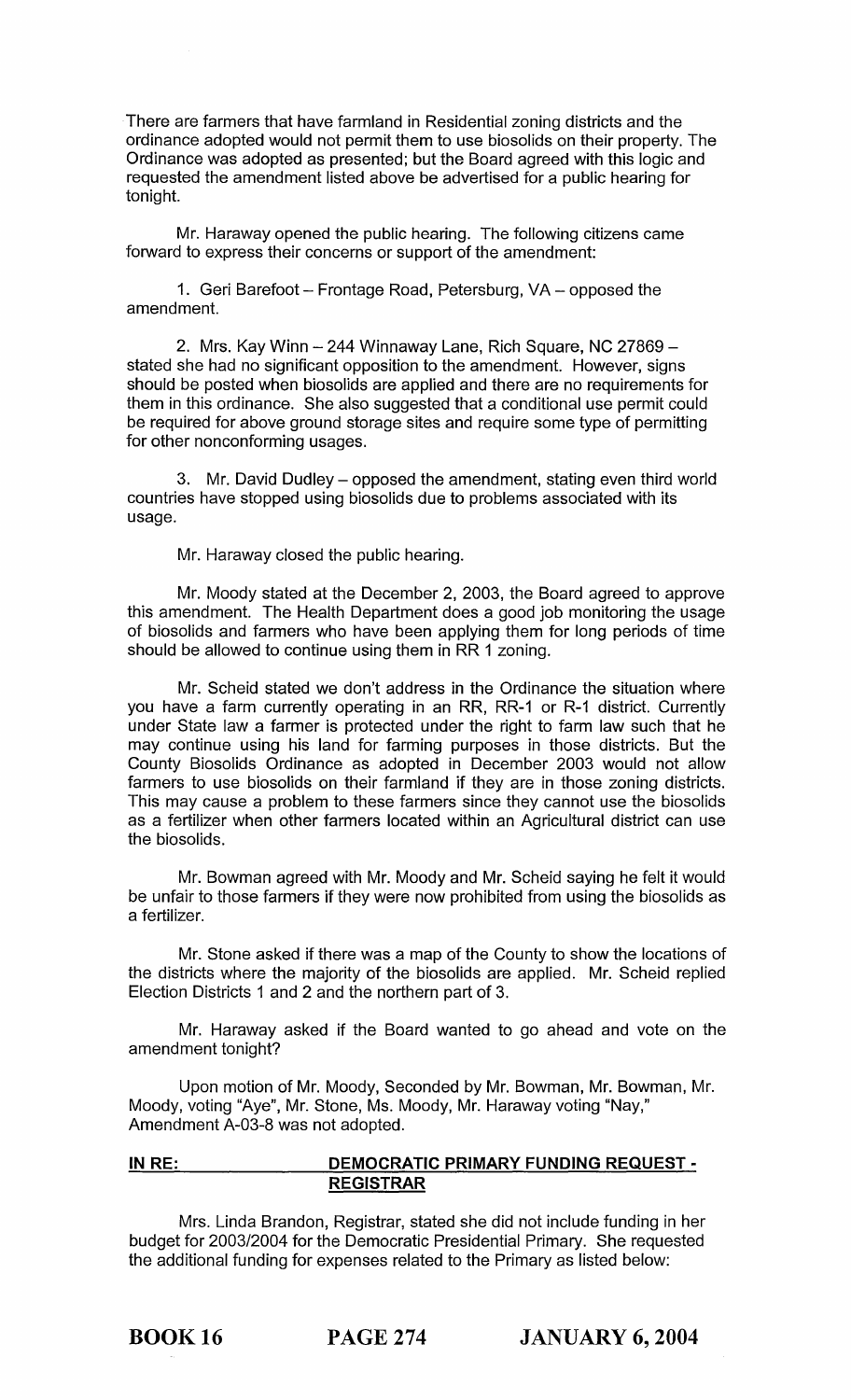| 13100-3200 | <b>Election Officials</b>  | \$4,000 |
|------------|----------------------------|---------|
| 13100-3600 | Advertising                | -250    |
| 13100-3500 | <b>Ballot Printing</b>     | 1,000   |
| 13100-5420 | <b>Poll Rentals</b>        | 400     |
| 13100-1303 | Voting Machine/G. Chappell | 1,000   |

L~

Total funding needed is \$6,650. She commented the Federal Government refunds these expenses but it would take several months to receive the reimbursements. However, in the future, she would include funding for primaries in her budget.

Upon motion of Mr. Bowman, Seconded by Mr. Moody, Ms. Moody, Mr. Stone, Mr. Bowman, Mr. Moody, Mr. Haraway voting "Aye",

BE IT RESOLVED by the Board of Supervisors of Dinwiddie County, Virginia that authorization is granted to transfer an additional appropriation from the undesignated fund balance in the amount of \$6,650 to cover costs associated with the Democratic Presidential Primary in February 2004 to the Registrar's budget.

# IN RE: COUNTY ADMINISTRATOR COMMENTS

The County Administrator commented Staff and Ms. Phyllis Katz, County Attorney, met with Motorola representatives earlier today to review the information they prepared. She said information from that meeting would be ready to present to the Board, if agreeable, on January 20, 2004 if the Board would be willing to come in earlier that day. There will be a 30-day delay on the staging at this point, but that shouldn't hold up process on the rest of the project. The Board agreed to meet at 11:00 A.M. on the  $20<sup>th</sup>$ .

Mrs. Ralph also stated a letter from the Crater Health Department is in the information section of their packets. The letter is to inform the County that effective January 15, 2004, the Health Department will implement a district policy requiring that anyone participating in a temporary food event must submit an application to sell and/or prepare food to the local health department, at least 10 working days prior to the event in which they intend to participate. The policy decision is based on workload and manpower issues placed on environmental staff. She commented this was going to affect the issuance of the Special Entertainment Permits and that was the reason she was bringing it to their attention.

## IN RE: BOARD MEMBER COMMENTS

Mr. Moody commented it was his understanding that some of the bus drivers were car-pooling to save on fuel. He stated the Board really needs to move forward with contacting the School Board members so that the school issues could be addressed. The Boards need to move forward on those situations.

Ms. Moody concurred with Mr. Moody.

Mr. Bowman welcomed the newly elected Board members and commented he was looking forward to working with everyone on the Board.

Mr. Stone requested that the County Administrator set up a workshop to re-examine proffers. He asked that staff get a list from neighboring localities for building and development fees. He also asked what clubs and organizations could do about the 10-day temporary food event application the health department was requiring? Mrs. Ralph stated she did not know but she would discuss it with the Health Department to see what could be worked out.

BOOK 16 PAGE 274 JANUARY 6, 2004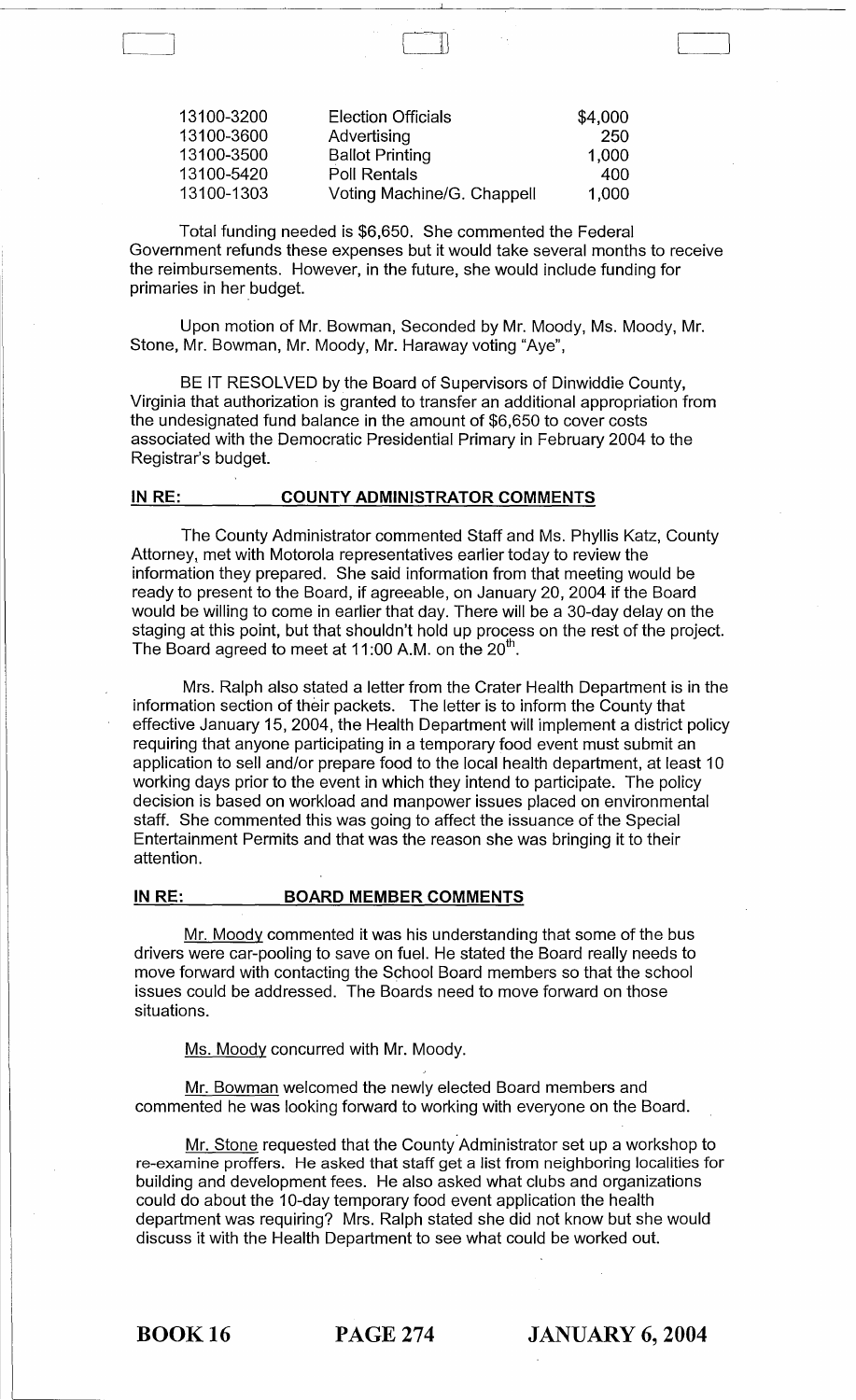Mr. Haraway requested that the County Administrator get together with Ms. Gibbs regarding the litter issue. He also asked that a list be prepared showing employees who drive County vehicles home. She stated it would not be a problem to provide a list for County employees; but she would have to request that the School Board supply their list. Mr. Haraway stated he only wanted the County employees. He also requested that a letter of appreciation be sent to the ladies who helped with the reception. He commented everything looked very nice, the food was good; and it was handled extremely well. He said he didn't think it could have been done any nicer and it was a lot cheaper than any caterer.

Mr. Moody pointed out that the county E911 signs have not been replaced and suggested that a part-time person be hired to get them up. Mrs. Ralph stated that staff was preparing a job description for a monitor for biosolids and if the Board would agree they would like to add that to the job description.

# IN RE: CLOSED SESSION

Mr. Moody stated I move to close this meeting in order to discuss matters exempt under section:

Personnel - §2.2-3711 A. 1 of the Code of Virginia - Appointments;

Consultation with Legal Counsel - §2.2-3711 A. 7 of the Code of **Virginia**  $-$  Commissioner of the Revenue;

Mr. Bowman seconded the motion. Mr. Stone, Mrs. Moody, Mr. Bowman, Mr. Moody, Mr. Haraway, voting "Aye", the Board moved into the Closed Meeting at 8:45 P.M.

A vote having been made and approved the meeting reconvened into Open Session at 10:12 P.M.

# IN RE: **CERTIFICATION**

Whereas, this Board convened in a closed meeting under Personnel - §2.2-3711 A. 1 of the Code of Virginia - Appointments; and Consultation with Legal Counsel - §2.2-3711 A. 7 of the Code of Virginia - Commissioner of the Revenue;

And whereas, no member has made a statement that there was a departure from the lawful purpose of such closed meeting or the matters identified in the motion were discussed.

Now be it certified, that only those matters as were identified in the motion were heard, discussed or considered in the meeting.

Upon motion of Mr. Moody, Seconded by Mr. Bowman, Mr. Stone, Mrs. Moody, Mr. Bowman, Mr. Moody, Mr. Haraway, voting "Aye", this Certification Resolution was adopted.

# IN RE: BOARD OF ZONING APPEALS RECOMMENDATION FOR APPOINTMENT- MR. CHUCK HORNE

Upon Motion of Mr. Bowman, Seconded by Mr. Stone, Mr. Stone, Mrs. Moody, Mr. Bowman, Mr. Moody, Mr. Haraway voting "Aye",

BE IT RESOLVED by the Board of Supervisors of Dinwiddie County, Virginia that Mr. Charles Horne is hereby approved to be recommended to the Circuit Court Judge to be appointed, to fill the unexpired term of Mr. Charles J. Friedl, on the Dinwiddie County Board of Zoning Appeals, for a term ending December 31, 2005, for Election District 3.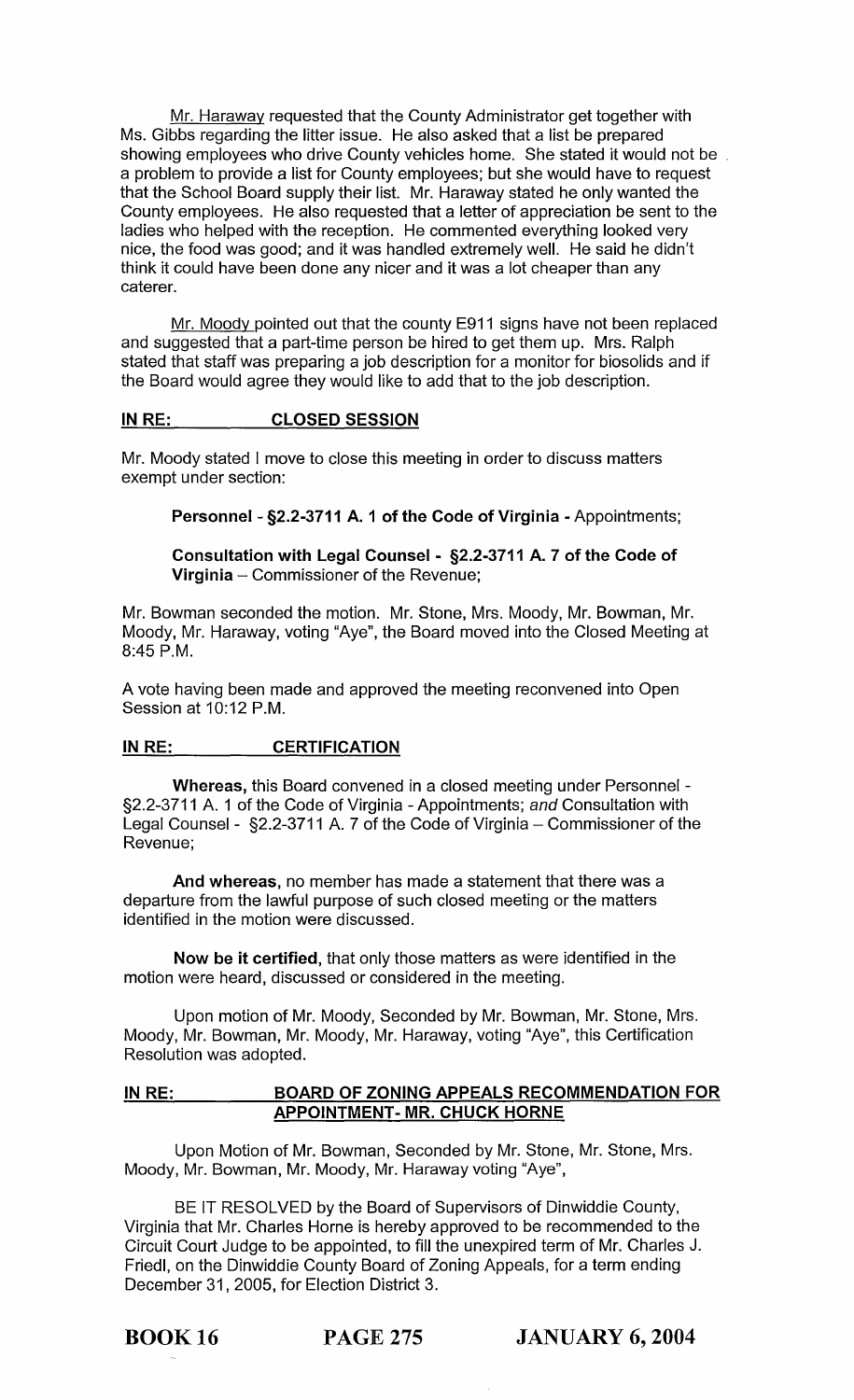# IN RE: APPOINTMENT - CRATER CRIMINAL JUSTICE ACADEMY - MR. WILLIAM A. KISSNER

 $\begin{pmatrix} 1 & 1 & 1 \\ 0 & 1 & 1 \\ 0 & 0 & 1 \end{pmatrix}$ 

Upon Motion of Mr. Moody, Seconded by Mr. Bowman, Mr. Stone, Mrs. Moody, Mr. Bowman, Mr. Moody, Mr. Haraway voting "Aye",

BE IT RESOLVED by the Board of Supervisors of Dinwiddie County, Virginia that Mr. William A. Kissner is re-appointed to the Crater Criminal Justice Academy for a term ending December 31, 2007.

# IN RE: \_\_ \_\_ \_ APPOINTMENT - MILDRED SPIERS - CRATER DISTRICT HEALTH ADVISORY BOARD

Upon Motion of Mr. Stone, Seconded by Mr. Moody, Mr. Stone, Mrs. Moody, Mr. Bowman, Mr. Moody, Mr. Haraway voting "Aye",

BE IT RESOLVED by the Board of Supervisors of Dinwiddie County, Virginia that Ms. Mildred C. Spiers is hereby reappointed to serve on the Crater District Health Advisory Board for a term ending December 31,2006.

# IN RE: APPOINTMENTS - DINWIDDIE COUNTY AIRPORT INDUSTRIAL AUTHORITY

Upon Motion of Mr. Stone, Seconded by Mr. Moody, Mr. Stone, Mrs. Moody, Mr. Bowman, Mr. Moody, Mr. Haraway voting "Aye",

BE IT RESOLVED by the Board of Supervisors of Dinwiddie County, Virginia that Mr. Donald J. Hannon and Mr. John V. Mazza, Jr., are hereby reappointed to the Dinwiddie County Airport Industrial Authority, terms expiring January 31,2007.

# IN RE: APPOINTMENT - DINWIDDIE COUNTY WATER AUTHORITY

Upon Motion of Ms. Moody, Seconded by Mr. Bowman, Mr. Stone, Mrs. Moody, Mr. Bowman, Mr. Moody, Mr. Haraway voting "Aye",

BE IT RESOLVED by the Board of Supervisors of Dinwiddie County, Virginia that Mr. Derek T. Mountford is hereby appointed to the Dinwiddie County Water Authority, term expiring December 31, 2007.

## IN RE: APPOINTMENT - DISABILITIES SERVICES BOARD

Upon Motion of Mr. Stone, Seconded by Mr. Moody, Mr. Stone, Mrs. Moody, Mr. Bowman, Mr. Moody, Mr. Haraway voting "Aye",

BE IT RESOLVED by the Board of Supervisors of Dinwiddie County, Virginia that Ms. Sandra Mason is hereby reappointed to the Disabilities Services Board, term expiring January 31, 2007.

## IN RE: APPOINTMENT - DISTRICT 19 CHAPTER 10 BOARD

Upon Motion of Mr. Moody, Seconded by Mr. Bowman, Mr. Stone, Mrs. Moody, Mr. Bowman, Mr. Moody, Mr.Haraway voting "Aye",

BE IT RESOLVED by the Board of Supervisors of Dinwiddie County, Virginia that Mrs. Kimberley Willis is hereby appointed to serve on the District 19 Chapter 10 Board for a term ending December 31, 2006.

BOOK 16 PAGE 275 JANUARY 6, 2004